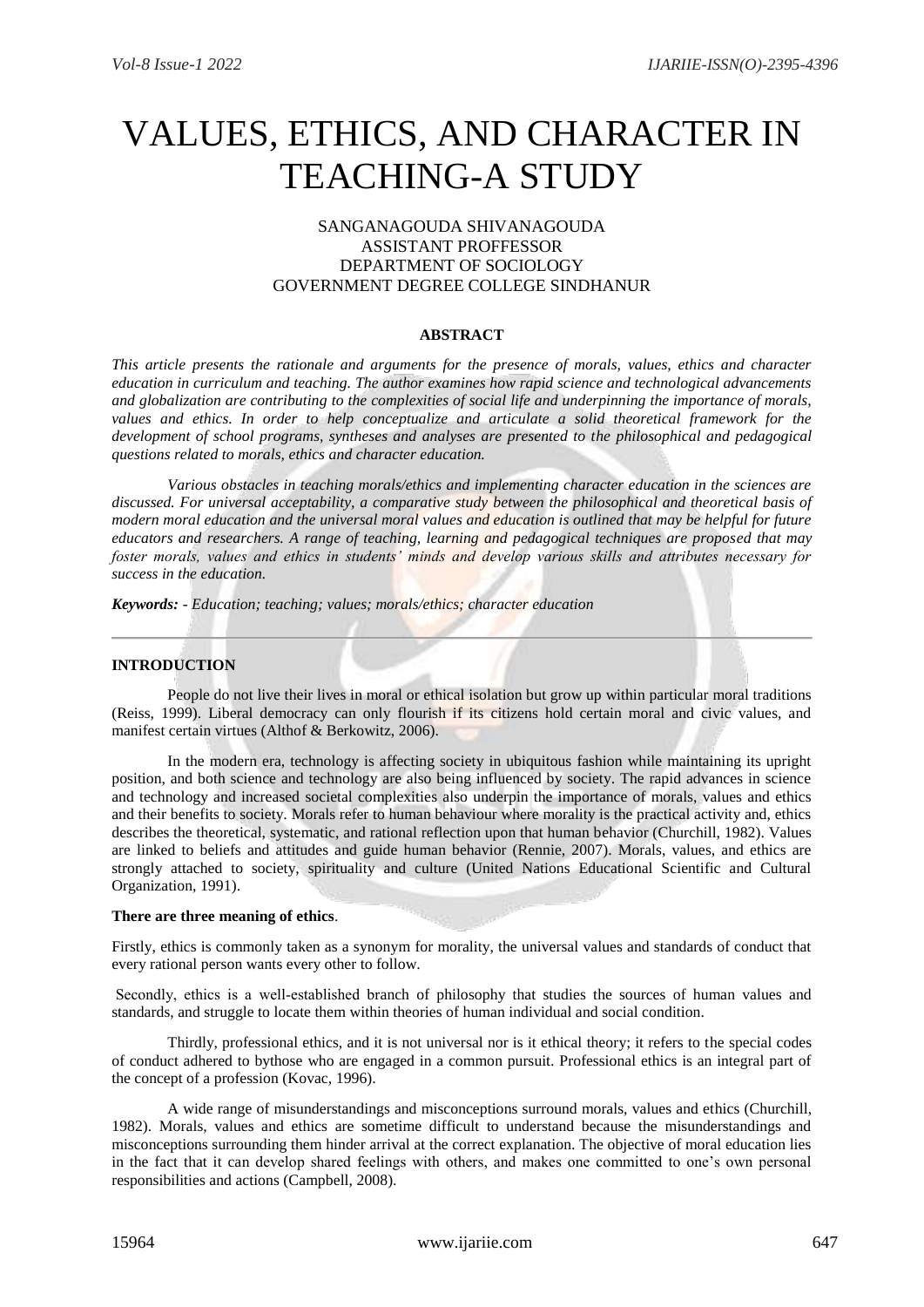Moral agency is a dual state that encompasses the teacher as a moral person engaged in ethical teaching through professional conduct and, as a moral educator who teachesstudents with the same core values and principlesthat he orshe strives to uphold in practice (Campbell, 2003). Ethical knowledge can best capture the essence of teaching professionalism as it enables the teachers to appreciate the complexities of their moral agency (Campbell, 2008).

Ethics is firmly connected to virtues of responsibility, trust and credibility. It should always be fair, honest, transparent, and respectful of the rights and privacy of others in society (Frank et al., 2011). Numerous sets of values exist in society. In the context of science, three particular domains of values are present in society: the values associated with education, values of science and values of science education. These three values remain in close proximity, and interact or overlap with one another (Hildebrand, 2007). Thusscience cannot be isolated from society.

Values in science education include values associated with teaching science in schools, epistemic values of science, societal values and the personal values of scientists. The existence of value is not context specific.

For example, western science has different values from other indigenous science value sets (Corrigan, Cooper, Keast, & King, 2010). Morality, values and ethics are always connected and interrelated to society, and attached to societal culture, which are constantly influenced by politics (Unesco, 1991; Witz, 1996).

Since the 19th century there have been rapid science and technological advancements; recently, globalization is profoundly influencing society, education and teaching practices. Prior to the nineteenth century, science practices were cantered on moral and religious values along with an appreciation of philosophical and metaphysical aspects of science education. At that time, societal activities were both supportive of, as well as supported by science practices.

The positive side was that it enabled the science to work such that it influenced individual moral and spiritual evolution, besides fostering morals and higher values. But compared to that system the present system is not very supportive of science practices and is found to be significantly deteriorated.

It was argued that the current science practicing ideology is strongly acting against the individual's inner moral and spiritual unfolding and fulfilment (Witz, 1996). Such opposing ideology may restrict an individual from appreciating the goodness and beauty of life and truth.

Thusit cannot provide proper orientation and bases for a sound mind in a sound body that upholds morals and values; which in fact, were historically provided by society, religion, traditional cultural values and moralities.

For more than 350 years education focused on the way that benefitted individuals and served society (Hurd, 2000). The landscape of education and science practices hassignificantly changed over the last 4‐5 decades. During the 1980s and 1990s significant efforts have been made to identify social and higher order thinking skills associated with science‐technology literacy that may serve as a framework for developing a lived curriculum. The lived curriculum may help students to cope with changes that influence human welfare (Hurd, 1998), and foster morals, values and ethics.

This article explains the necessity for embedding morals, values, ethics and character education in education and teaching. It presents the rationale and arguments, and emphasizes the nurturing of morals, values and ethics in students through an improved science education curriculum, and describes their benefits to society.

The author examines how rapid science and technological advancements as well as globalization are contributing to the complexities of social life and underpinning the importance of morals, values and ethics in science education and science teaching. Syntheses and analyses are presented to the philosophical and pedagogical questions related to morals, values, ethics and character education that may help conceptualize and articulate a solid theoretical framework for developing programs.

Obstacles in teaching morals/ethics and implementing character education in the sciences are discussed.

A comparative study between the philosophical and theoretical basis of modern Western moral education and the universal moral values and education is outlined to the extent of gaining benefit and developing an enriched theoretical framework of moral and character education that may increase the universal acceptability of the theoretical framework of moral and character education.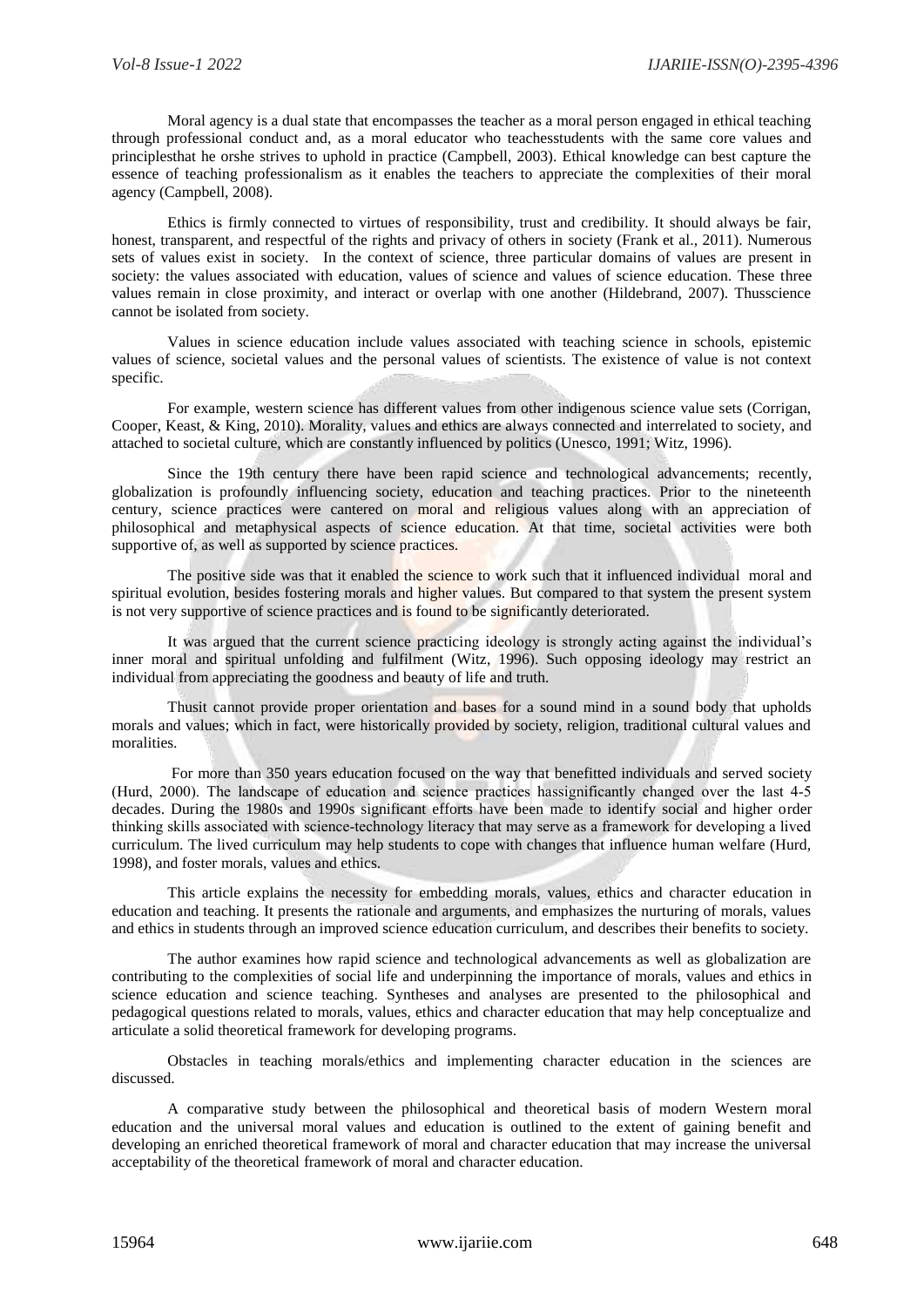A range of teaching, learning and pedagogical techniques are proposed with emphases on the specific domain of education to foster morals, values and ethics in students' minds and develop various skills and attributes necessary for success in the sciences.

The proposed techniques and issues may help to improve students' moral and ethical understanding and reasoning, problem‐solving, and decision‐making. Successful implementation of the proposed techniques and issues may also help to reverse students' demotivation and disengagement in sciences, which are currently the most pressing needs to address.

Through the proposed changes students are able to grasp the social implications of their science studies, and understand the business consequences and control the environment; they can reflect on how science and technology considerations differ from personal and political values, find various limitations of science, and acquire scientific knowledge and relate them to real‐life situations or other knowledge

#### **Morals and Ethics**

Morals and Ethics Morality and ethics are part of a way of life and cannot be separated from all other aspects of life experiences (Kang & Glassman, 2010). Moral education aims at promoting students' moral development and character formation.

The theoretical framework of moral education is supported by moral philosophy, moral psychology and moral educational practices (Han, 2014). Beyond the scope of promoting rational pro‐social skills or virtues, moral education of real human value should cultivate the meaningful and personally formative knowledge that significantly transcend or avoid natural and/or social scientific understanding and explanation (Carr, 2014). Moral education is about an inner change, which is a spiritual matter and comes through the internalization of universal Islamic values (Halstead, 2007).

Ethics is the branch of philosophy which tries to probe the reasoning behind our moral life. The critical examination and analysis through the concepts and principles of ethics help to justify our moral choices and actions (Reiss, 1999).

In real-life situation 'ethics' is frequently used as a more consensual word than 'morals' which is less favored. Many students and professionals cannot find the sharp distinction between these two terms (McGavin, 2013).

Recently moral thinking and moral action were explored using a Deweyan framework, and it was concluded that moral thinking orreasoning exists associal capital, and it is not a guide to moral action (Kang& Glassman, 2010).

The key philosophical question for the study and promotion of moral education relies on the epistemic status of moral reflection or understanding and moral agency (Carr, 2014)

#### **Focus on Character Education**

In the past, when religions had great influence on society, the importance of character education was realized.

Over the period when science and technology started to flourish, the socio‐economic and political landscape of society had started to change enormously with growing needs and expectations, and the importance of character education started to deteriorate. Thus it is important that educators emphasize character education to develop virtues, quality attributes, personality and leadership in students. Character education is mainly required in the early school years when young students are at the stages of developing their own world views

### **CONCLUSION**

Despite various obstacles in teaching morals/ethics and implementing character education , the majority of educators, teachers and society at large strongly support the presence of morals, values, ethics and character education in the curriculum which may provide a motivational context for learning science, and understanding the socialization and humanization aspects of science and technology.

Students can develop higher awareness of social implications of their science studies, become selfdependent individuals, and be able to recognize, accept and internalize their roles in decision-making. Such teaching will enhance students' judgement, critical thinking abilities and motivation besides encouraging engagement in the sciences. Students can handle various moral and ethical issues in society, take responsibility, and build a good character.